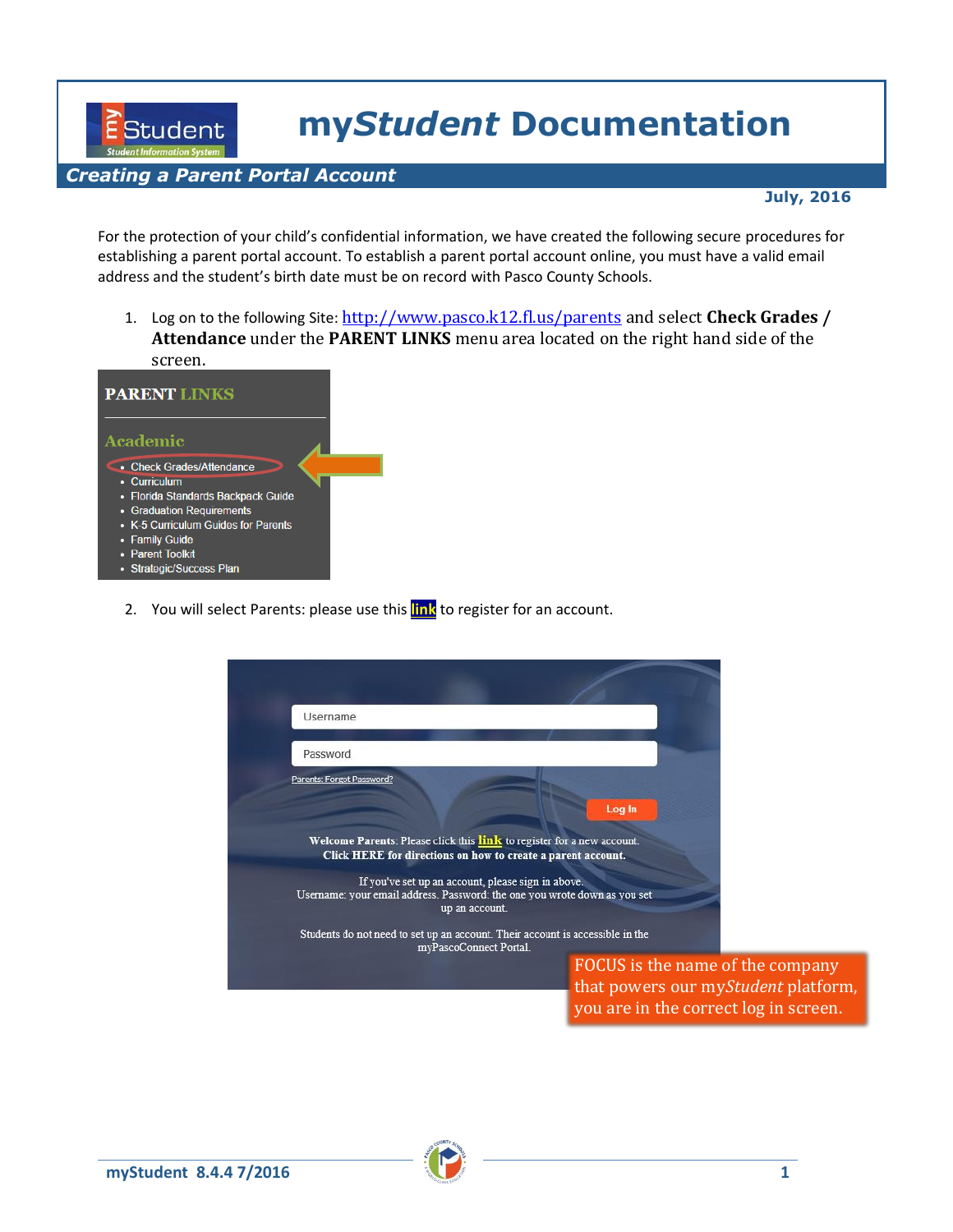- 3. On the entrance screen is a message with three (3) options to choose from:
- I DO NOT have an account registered on the Parent Portal but my child is actively enrolled (Start from step three below.)
- I have an account registered on the Parent Portal but would like to ADD A CHILD (Start from step five (5) below.)
- I have forgotten my password and would like to generate a new one (Start from step ten (10) below.)



4. If you do not yet have a parent account, click **I DO NOT have an Account Registered on the Parent Portal, but my child is Actively Enrolled**.

I DO NOT have an Account Registered on the Parent Portal but my child is Actively Enrolled

5. Enter all of the required fields with your own information. Your child's school has set up these requirements to create a parent account. Click **Submit**.

|                                                                                                         | <b>E</b> Student<br><b>Student Information System</b> |            |
|---------------------------------------------------------------------------------------------------------|-------------------------------------------------------|------------|
| Please enter your name exactly as it appears on your driver's license as well as a valid email address: |                                                       |            |
| First Name:                                                                                             |                                                       | (Required) |
| Middle Name:                                                                                            |                                                       | (Optional) |
| Last Name:                                                                                              |                                                       | (Required) |
| Email Address:                                                                                          |                                                       | (Required) |
|                                                                                                         | <b>Submit</b>                                         |            |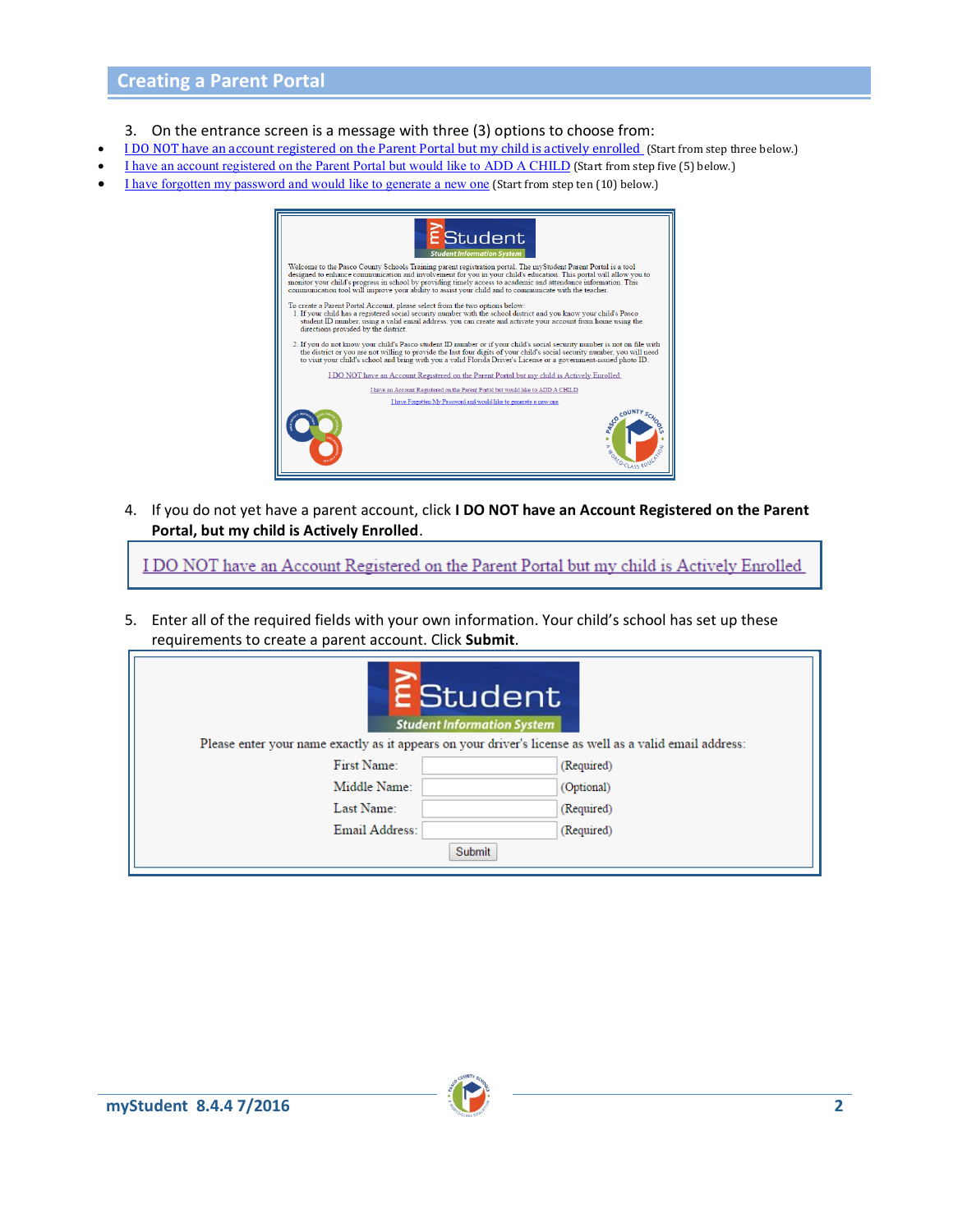## **Creating a Parent Portal**

6. Enter the required information to identify your child. There are three requirements to link a student to a parent account. Multiple children must be added one at a time; an option to add another child will be available in the next step. Click **Add Student**.

| Last 4 Digits of Social Security | Please enter your child's information: | (If your child does not have an SSN on file)                                                                     |
|----------------------------------|----------------------------------------|------------------------------------------------------------------------------------------------------------------|
| Number:                          |                                        | or if you don't provide it now, you will<br>need to visit the school with a valid<br>government-issued photo ID) |
| Student ID:                      |                                        | (Required)                                                                                                       |
| Student's Birthday:              | January<br>2016                        | (Required)                                                                                                       |
|                                  | <b>Add Student</b>                     |                                                                                                                  |

7. Your child's name will display on the screen, and the school will receive your request to link to this student's account. To add another child, click **I would like to ADD ANOTHER CHILD**. Otherwise, click **I am FINISHED adding students CREATE MY ACCOUNT.**



8. A. To **Add Another Child**, enter all of the information required and click **Add Student**. *NOTE: This step can be completed as many times as necessary, or at a later date if needed.*



- B. When you click **Create My Account**, a confirmation message will appear with your username and password. A link returning back to the Parent Portal login screen is also provided.
- *NOTE: Your username and password will not be emailed. Make sure to write it down or put it in your phone.*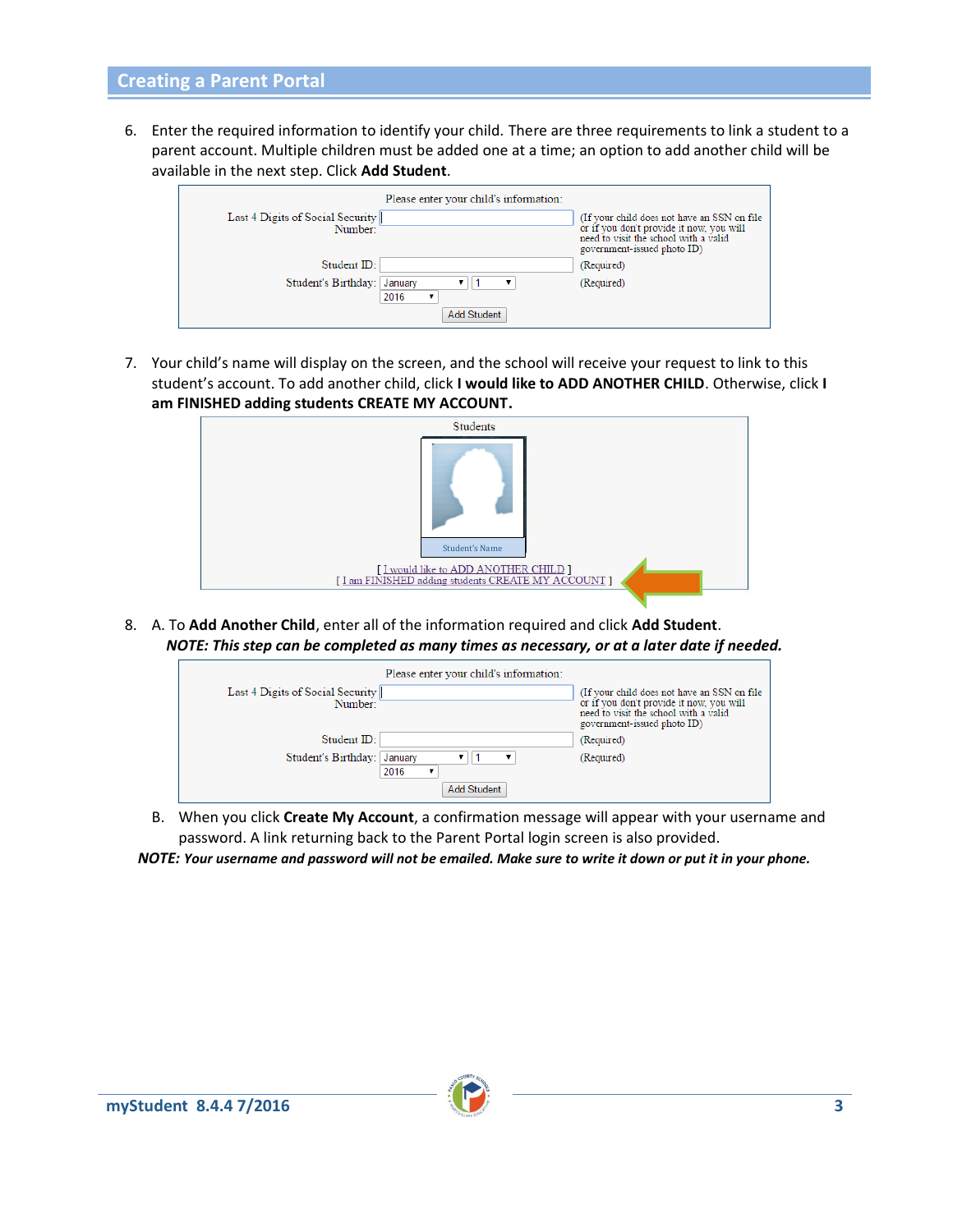

9. Enter your new username and password on the Portal login screen. Click Log In

| Username                  |        |
|---------------------------|--------|
| Password                  |        |
| Parents: Forgot Password? |        |
|                           | Log In |

10. When you first log into my*Student*, you can change the generated password by selecting the left hand sidebar menu and selecting (1) **My Information** and then selecting (2) **Preferences** and selecting the tab area entitled, (3) Password.

| $\ll$                          |                                                            |  |
|--------------------------------|------------------------------------------------------------|--|
| School Informa<br>$\checkmark$ | Password<br><b>Display Options</b><br><b>Notifications</b> |  |
| My Child<br>$\checkmark$       | <b>Current Password</b><br><b>New Password</b>             |  |
| My Information<br>$\checkmark$ | Verify New Password                                        |  |
| My Profile<br>Preferences 2    |                                                            |  |

Enter the generated password, a new password, and the new password again to verify the entry. Click the **Save** in the top right corner.

Once selecting **Save**, you will see **Note: Your new password was saved** in the top of the box area.

| Note: Your new password was saved. |  |  |
|------------------------------------|--|--|
| <b>Current Password</b>            |  |  |
| New Password                       |  |  |
| <b>Verify New Password</b>         |  |  |

г